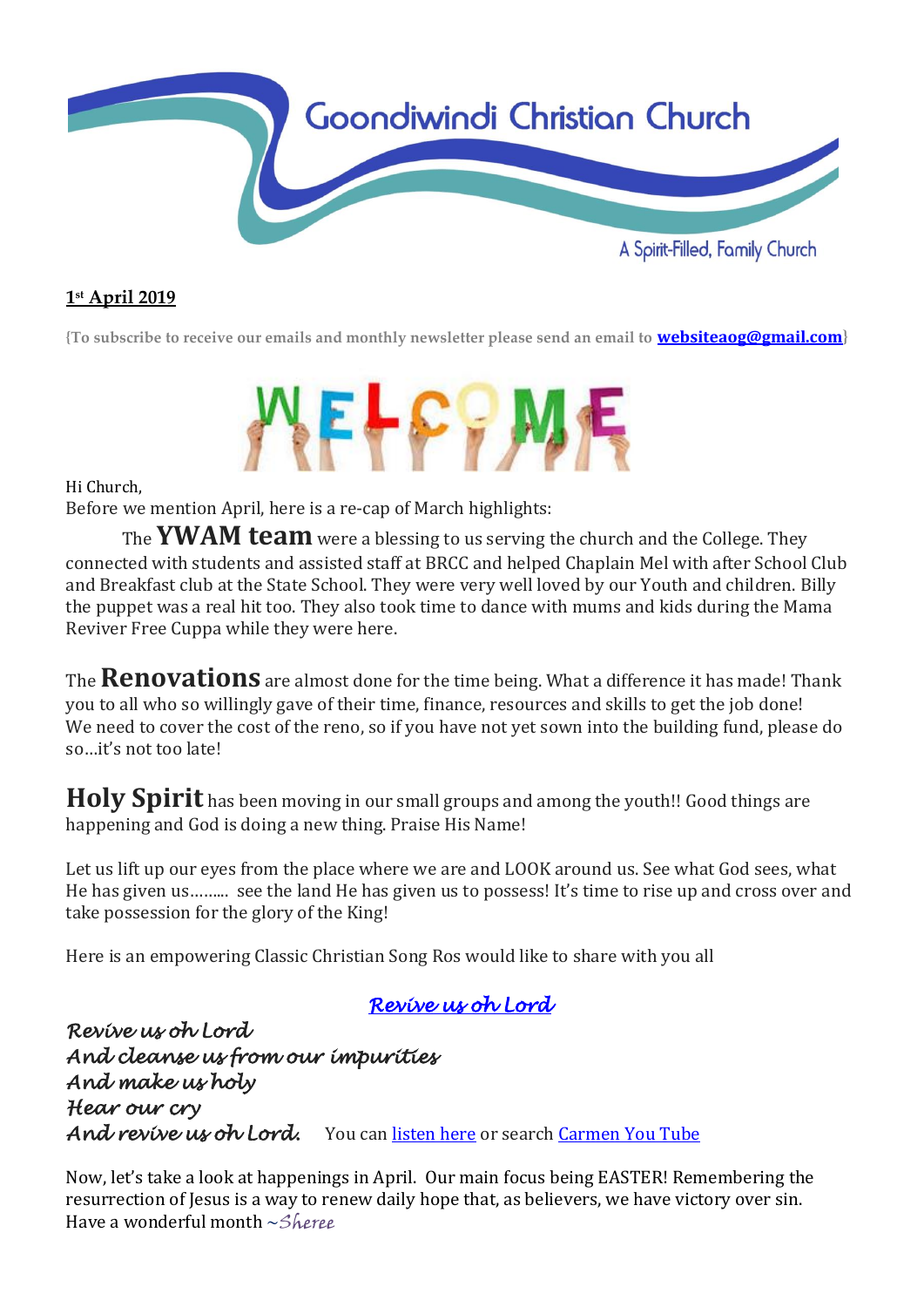# Highlighted KEY DATES for April

- Saturday 6<sup>th</sup> Gatton Soul Fire Conference
- Mon  $8<sup>th</sup>$  April to Mon 22<sup>nd</sup> April = School Holidays
- Friday 19th 8:30am Easter Service
- Sunday 21<sup>st</sup> Easter

- Friday 26<sup>th</sup> 10am - Autism Connect group Upcoming ... 3<sup>rd</sup> to 6<sup>th</sup> May "Uprising" Downpour Youth Camp

– registrations close Friday 19th April



#### Description

Holy Spirit conference in Gatton, Lockyer Valley

With Guest speakers Clark Taylor, Renee Reisinger and Jo Bickerton

Hosted by New Hope Lockyer

13 North Street Gatton, QLD 4343

Sat., 6 April 2019 9:00 am - 3:30 pm AEST

Date And Time

[Please find attached April Calendar](https://www.goondiwindiaog.com/) on our website – scroll down to the calendar image



If you were unable to attend or would like to recap any Sunday service, the audio recordings are available on SoundCloud – you ca[n CLICK HERE](https://soundcloud.com/goondiwindi-aog) or follow the link below to listen. <https://www.goondiwindiaog.com/sermons>



Easter is a very significant date within Christianity and is the foundation of the Christian faith. Jesus, the Son of God, fulfilled prophecy and through his death, has given the gift of eternal life in heaven to those who believe in his death and resurrection. Read the entire Biblical account of Resurrection Day in **[Matthew 28](https://www.biblestudytools.com/matthew/28.html)**, **[Mark 16](https://www.biblestudytools.com/mark/16.html)**, and **[Luke 24](https://www.biblestudytools.com/luke/24.html)** and more **[Easter Bible verses at BibleStudyTools.com](https://www.biblestudytools.com/topical-verses/easter-bible-verses/)**

![](_page_1_Picture_19.jpeg)